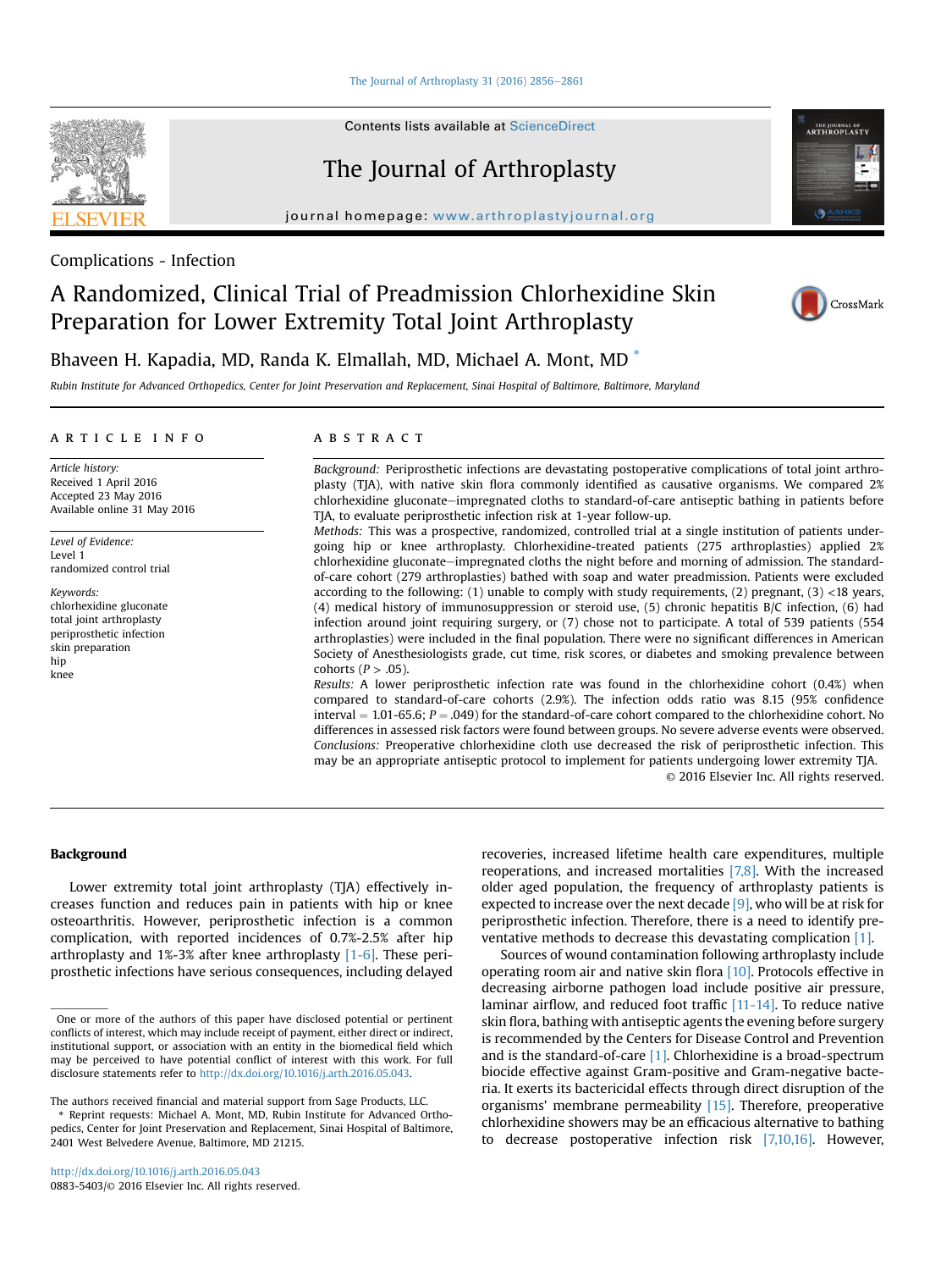maintaining bactericidal skin concentrations are challenging with bathing alone [\[17\]](#page-4-0).

A 2% chlorhexidine gluconate-impregnated cloth was developed specifically to maintain bactericidal concentrations for skin preparation. This cloth allows for prolonged antisepsis, as chlor-hexidine gluconate persists on skin [\[18-20\].](#page-4-0) The long-lasting antiseptic effect is attributed to chlorhexidine gluconate not being inactivated by blood or serum proteins [\[21\].](#page-4-0) Furthermore, significantly greater reductions in bacteria up to 6 hours following application have been found compared to standard chlorhexidine skin preparation [\[22\].](#page-4-0)

Chlorhexidine gluconate—impregnated cloths have been shown to reduce infection risk; however, there is limited evidence in orthopedic-related prophylaxis. We, therefore, conducted a prospective, randomized, controlled study comparing chlorhexidine cloths to standard-of-care antiseptic bathing in patients before TJA, to evaluate any differences in periprosthetic infection risk. Secondary end points were factors that may affect infection risk and adverse event incidences. We anticipated that risk factors would be similar between groups, and this intervention would significantly decrease infection risk as an alternative to standard-of-care preoperative skin preparation. Primary and secondary end points followed Food and Drug Administration guidance as agreed on with Food and Drug Administration as part of a Special Protocol Assessment.

## **Methods**

### Study Oversight

This prospective, randomized, controlled trial was performed at a tertiary care center, after institutional review board approval. It was conducted in accordance with Declaration of Helsinki and current regulatory requirements and registered with [Clinicaltrials.](http://Clinicaltrials.gov) [gov](http://Clinicaltrials.gov) (NCT02469311). It was designed by all authors and supported by an educational grant from Sage Products, LLC (Cary, IL). Data management, trial monitoring, and statistical analysis were performed and supervised by the participating authors. Sage Products, LLC had the opportunity to review and provide comments before manuscript submission; however, they had no role in trial design, data collection or analysis, or the decision to submit. All authors assume responsibility for data, vouch for integrity and completeness of data and analyses, and assume responsibility for the fidelity of this report toward the study protocol.

#### Patient Enrollment

Patients were enrolled between March 1, 2012 and November 30, 2012. Consecutive patients undergoing a joint arthroplasty, specifically a total knee arthroplasty or total hip arthroplasty (total knee arthroplasty or total hip arthroplasty) were eligible. Patients were excluded according to the following: (1) unable to comply with study requirements ( $n = 18$ ); (2) pregnant ( $n = 0$ ); (3) under 18 years of age ( $n = 0$ ); (4) medical history of immunosuppression, for example, human immunodeficiency virus, status-post organ transplantation, or received >10 milligrams prednisone equivalent for >10 days within 90 days of enrollment ( $n = 9$ ); (5) chronic hepatitis B or C infection ( $n = 6$ ); (6) had infection around joint requiring surgery ( $n = 6$ ); or (7) chose not to participate ( $n = 32$ ) ([Fig. 1](#page-2-0)).

# Study Design

Patients provided written informed consent before randomization. They were randomized via a computer-generated algorithm preoperatively to receive either advance preadmission chlorhexidine (treatment) or standard-of-care (soap bathing). Eight patient cohorts were formed; 4 each of the treatment and standard-of-care groups involving: (1) primary knee arthroplasty patients, (2) revision knee arthroplasty patients, (3) primary hip arthroplasty patients, and (4) revision hip arthroplasty patients.

Primary and revision arthroplasty patients randomized to standard-of-care received bathing instructions with antibacterial soap and water the night before surgical admission. Patients randomized to chlorhexidine were provided with 2 packets containing six 2% chlorhexidine gluconate–impregnated cloths (Sage Products LLC), along with instructions for use the night before and morning of surgery. Patients used one cloth at the following cutaneous sites: (1) neck, chest, and abdomen; (2) back; (3) left and right upper extremity; (4) left lower extremity; (5) right lower extremity; and (6) surgical site. The chlorhexidine protocol specified that if patients were to bathe or shower, they should wait for a minimum of 2 hours before cloth application. Following cloth use, patients were not allowed to shower, rinse, or apply any topical cream or powder.

To verify compliance, patients submitted adhesive stickers from packets at the time of application, which were collected in the preoperative waiting area. If patients used the first packet correctly, the second packet was administered in hospital. Patients were excluded from the study if one or both cloth packs were not used as indicated ( $n = 28$ ).

Enrolled patients underwent standard infection control practices during admission. All patients had the same perioperative skin preparation and postoperative care protocol, as described in the following section. As per the Centers for Disease Control and Prevention, intravenous antibiotic prophylaxis (1 gram cefazolin) was commenced 1 hour before surgery. The incision site was cleaned with alcohol using a scrub and paint technique. This was followed by skin preparation, using aniodine povacrylex and isopropyl alcohol solution (DuraPrep Surgical Solution, The 3M Company, Saint Paul, MN). Nonpermeable paper drapes were used during surgery, with surgical adhesive tapes. Postoperatively, prophylactic antibiotics were stopped within 24 hours.

#### End Points

The primary end point assessed the incidence of deep periprosthetic infection. Patients were followed for 1 year postoperatively, consistent with the susceptibility period defined by Centers for Disease Control and Prevention [\[23\]](#page-4-0). Recently, this was redefined as within 30-90 days after operation [\[24\]](#page-4-0). Periprosthetic infections were identified using criteria as specified by the Musculoskeletal Infection Society [\[8\]](#page-4-0). Superficial infections, which involved the skin or subcutaneous site, were documented, but not considered deep infections, and were excluded from the study.

Secondary end points were the correlations between infections and American Society of Anesthesiologists (ASA) grade [\[25\]](#page-4-0), diabetes and smoking prevalence, mean surgery time, and wound type (clean vs contaminated) in the cohorts. A National Healthcare Safety Network (NHSN) risk score was calculated to determine infection risk [\[23,26\]](#page-4-0). Patients were assigned points based on operation duration, wound class, and ASA score [\[23\]](#page-4-0). Zero points were low risk, 1 point was medium risk, and 2 or 3 points were high risk.

Overall, 1 (0.2%) arthroplasty had a contaminated wound type. Mean ASA grade was 2 (95% confidence interval [CI], 2.3-2.4), and 213 (38%) arthroplasties had patients with an ASA score of 3 or greater. Mean surgical time was 102 (95% CI, 97.7-105.7) minutes (149 [27%] >120 minutes). Overall mean NHSN risk score was 0.6 (95% CI, 0.6-0.7), with 271 (49%) low risk, 206 (37%) medium risk, and 77 (14%) high risk. Overall, these factors were found to be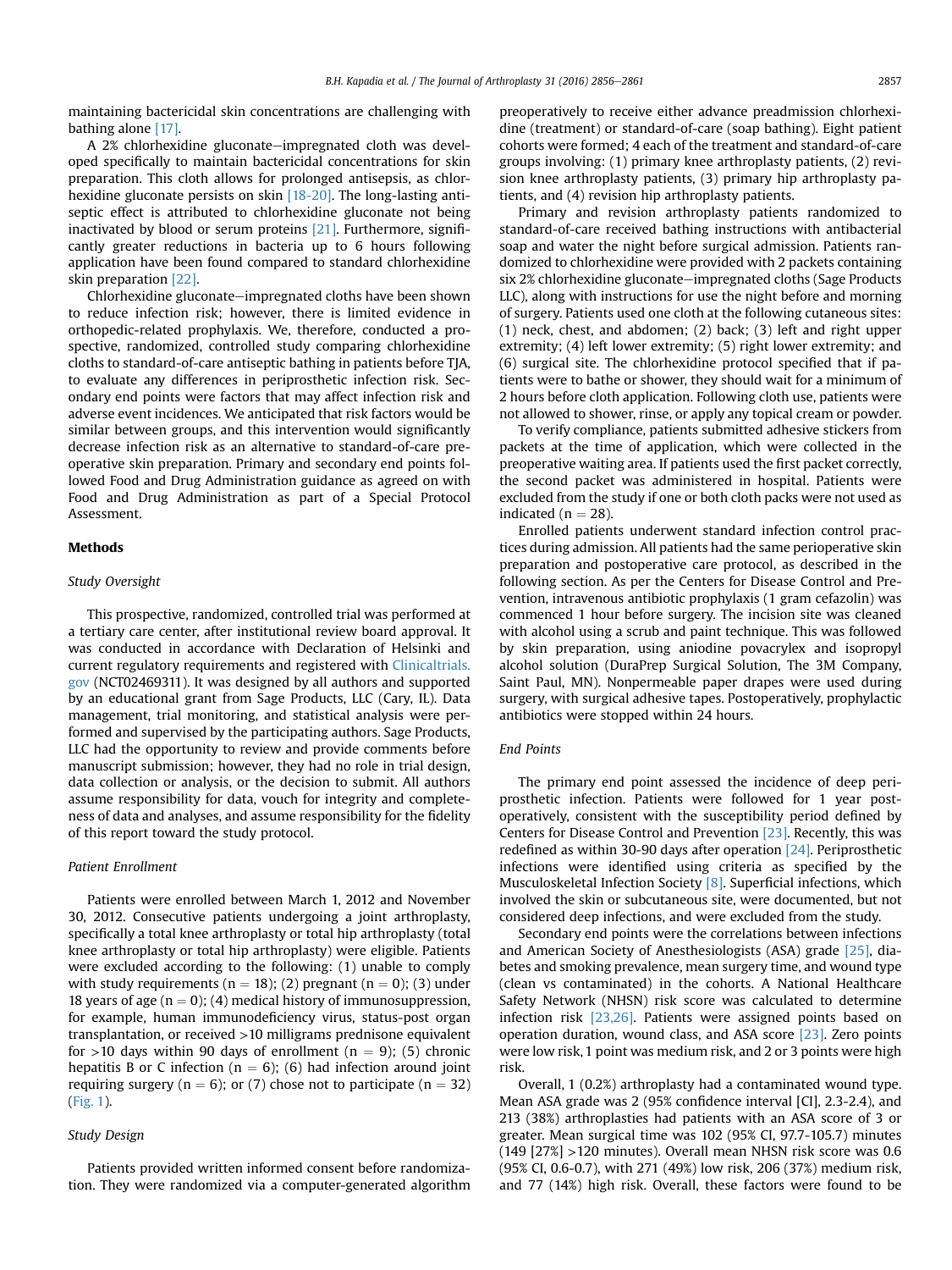<span id="page-2-0"></span>

Fig. 1. Study cohort flow diagram. TJA, total joint arthroplasty.

similar between the 2 cohorts ( $P > .05$ ) (Table 1). No significant differences in diabetes prevalence (15 vs 22%;  $P = .06$ ) or smoking (20 vs 19%;  $P = .83$ ) were found between the cohorts.

#### Safety

Adverse events recorded included wound problems, any skin reaction, or anaphylaxis symptoms possibly related to the chlorhexidine-impregnated cloths.

#### Statistical Analysis

The efficacy analysis was conducted using data from patients who completed the entire clinical trial. We chose this, vs an intention-to-treat analysis, to evaluate treatment effects of those who adhere, rather than to estimate effects of intervention allocation. Patient age, gender, body mass index, and diabetes were demographic variables. Surgical exposure variables, including wound class, ASA score, and surgical time, were used to calculate NHSN risk scores (0-3 points). Data were stored using an Excel spreadsheet (Microsoft Corporation, Redmond, WA).

For sample size determinations, we assumed 10% follow-up loss or noncompliance rate. The power analysis assumed 95% CIs of proportions, a power of 0.8, and an alpha of 0.05 using a tetrachoric

correlation model of 2 dichotomous random variables (infection vs no infection), assuming a bivariate normal distribution in each population (treatment vs standard-of-care). For the primary

#### Table 1 Surgical Risk Factors.

| <b>Risk Factor</b>    | Standard-of-Care | Chlorhexidine<br>Protocol | P Value |
|-----------------------|------------------|---------------------------|---------|
| Wound class, N        |                  |                           |         |
| Clean                 | 278              | 275                       | .999    |
| Dirty                 | 1                | O                         |         |
| ASA score, mean       | $\mathcal{P}$    | $\mathcal{D}$             | .387    |
| ASA score, N          |                  |                           |         |
| $0 - 2$               | 166              | 175                       | .431    |
| $3 - 5$               | 113              | 100                       |         |
| Cut time in minutes,  | 105 (33-297)     | 99 (30-216)               | .124    |
| mean (range)          |                  |                           |         |
| Cut time (min), N     |                  |                           |         |
| $0 - 120$             | 202              | 203                       | .701    |
| $121+$                | 77               | 72                        |         |
| NHSN risk score, mean | 0.7              | 0.6                       | .374    |
| NHSN risk group, N    |                  |                           |         |
| $0:$ Low risk         | 132              | 139                       | .649    |
| 1: Medium risk        | 104              | 102                       |         |
| 2: High risk          | 43               | 34                        |         |
|                       |                  |                           |         |

N, number of patients; NHSN, National Healthcare Safety Network; ASA, American Society of Anesthesiologists.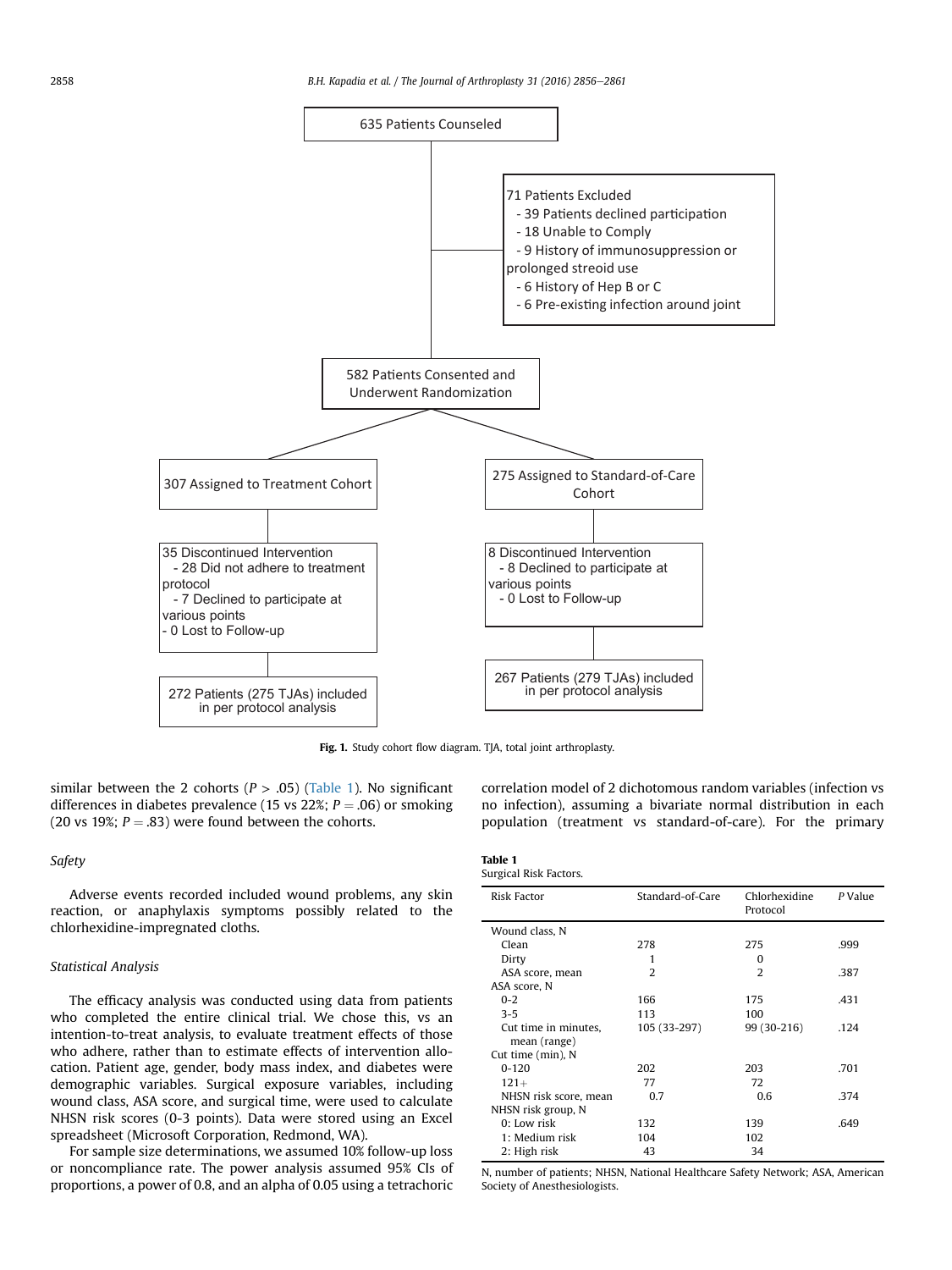| -ladie 2                                        |  |  |
|-------------------------------------------------|--|--|
| Revision Arthroplasty Cohorts Demographic Data. |  |  |

| Demographic Characteristic                                          | Revision TKA                 |                               |                                 | <b>Revision THA</b>             |  |
|---------------------------------------------------------------------|------------------------------|-------------------------------|---------------------------------|---------------------------------|--|
|                                                                     | Treatment ( $n = 23$ )       | Standard-of-Care ( $n = 43$ ) | Treatment ( $n = 17$ )          | Standard-of-Care ( $n = 29$ )   |  |
| Age in years, mean (range)<br>BMI in $\text{kg/m}^2$ , mean (range) | 67 (55-95)<br>34.2 (21.6-57) | 63 (45-85)<br>33.7 (19.7-56)  | 68 (41-104)<br>28.8 (18.9-41.4) | 67 (41-91)<br>$31.3(20.8-55.5)$ |  |

arthroplasty cohorts, the required sample size was 1570 patients (785 patients in each cohort). In revision arthroplasty cohorts, the sample size was 388 patients (194 patients in each cohort).

Fisher's exact tests and independent samples' t tests were used to compare baseline and outcome variables between patients in the cohorts. We used a logistic regression model to calculate the odds ratio (OR) and 95% CI of periprosthetic infection for patients in the cohorts. Statistical data analysis was performed in SAS version 9.4 (SAS Institute Inc, Cary, NC). A P-value of less than .05 was interpreted as statistically significant.

# Results

Table 2

## Patients

Overall, 653 patients were screened for enrollment. Following those excluded ( $n = 71$ ), 582 patients were consented and randomized, of which, 43 did not adhere to treatment or declined participation at various points, leaving 539 patients (554 lower joint arthroplasties) included in the final population (see [Fig. 1](#page-2-0)).

In the primary arthroplasty treatment cohorts, there were 118 TKAs in patients with mean age 66 years and mean BMI 33.7 kg/m<sup>2</sup> and 117 THAs in patients with mean age of 62 years (range, 20-86) and a mean BMI of 29  $\text{kg/m}^2$  (range 18.8-45). In the primary standard-of-care cohorts, there were 116 TKAs in patients with mean age 64 years (range, 35-96) and mean BMI 34.7 kg/m<sup>2</sup> (range, 14.7-58) and 91 THAs in patients with mean age 64 years (range, 24-96) and mean BMI 28.9 kg/m<sup>2</sup> (range, 15-52.5). The data of revision arthroplasty cohorts can be found in Table 2.

All patients randomized into separate treatment cohorts (primary and revision TKA, primary and revision THA) were combined into one group, which was also done for the standard-of-care cohort. This was because before the intended completion date, the infection control officer determined that enrolling patients into standard-of-care was no longer ethical because of higher infection rates found in that cohort. When grouped together, both cohorts were adequately powered. Overall, 275 arthroplasties were randomized to the chlorhexidine cohort and 279 arthroplasties were randomized to standard-of-care [\(Fig. 1](#page-2-0)). There were no significant differences in age, BMI, or gender between the 2 overall randomized cohorts (Table 3).

## Efficacy End Points and Safety

At a minimum of 1-year postoperative follow-up, there were 9 (1.6%) periprosthetic infections in the entire population of 554 arthroplasties. One deep periprosthetic infection was in the chlorhexidine cohort (0.4%), compared to 8 (2.9%) in the standard-ofcare cohort ( $P = .038$ ) (OR 8.15 for standard-of-care [95% CI = 1.01-65.6;  $P = .049$ ]), with one superficial in the chlorhexidine cohort (0.4%) and 5 (2.5%) in the standard-of-care cohort. See [Table 4](#page-4-0) for infections in individual groupings.

There were no significant differences in ASA grade, surgical time, mean NHSN score, or incidence of diabetes or smoking between the 2 cohorts ( $P > .05$ ).

Safety

Red wheals occurred in one treated patient, which resolved within 2 days with local wound care. No other adverse events or allergic reactions were found.

## Discussion

Periprosthetic infections are devastating complications following arthroplasty that burden both patients and providers. Recent developments in skin preparation, such as chlorhexidine showers, have shown efficacy in decreasing infection risk. In this study, chlorhexidine gluconate-impregnated cloths the night before and morning of admission significantly decreased periprosthetic infections in TJA patients when compared to standard antiseptic bathing overall (OR 8.15).

Chlorhexidine has replaced povidone-iodine as the standardof-care antiseptic skin preparation following multiple studies demonstrating superior efficacy at decreasing bacterial pathogen load, as well as leading to reductions in surgical site infections [\[24,27,28\].](#page-4-0) This superiority is attributed to rapid bactericidal action and long-lasting residual effects on the skin  $[20]$ . It inactivates microorganisms on the skin surface and prevents microbial recolonization in the presence of body fluids [\[10,29\].](#page-4-0) In Springer and Parvizi's book, Potter et al  $[24]$  evaluated the use of chlorhexidine and intranasal mupirocin decolonization protocol for Staphylococcus aureus and reported up to an 81% reduction in surgical site infections in those using this protocol [\[30-34\]](#page-4-0).

More recently, the use of chlorhexidine cloth wipes has been demonstrated to be superior to chlorhexidine washes. Edmiston et al [\[21\]](#page-4-0) evaluated these differences in 70 patients and following evening and morning use of antiseptic, the mean chlorhexidine skin surface concentrations were 51.6-119.6 ppm in the wash group, compared to 907-1049.6 in the cloth group [\[21\]](#page-4-0). The authors concluded that following cloth use, mean skin surface concentrations of chlorhexidine ranged from 12.7 to 27.4 times higher than with the wash ( $P < .001$ ). Therefore, we believe that cloth wipes are an extremely important preadmission skin preparation currently available for joint arthroplasty candidates.

Rates of postsurgical complications, particularly infection, remain a primary concern following joint arthroplasty. Our findings are consistent with prior studies. A study by Dixon et al [\[35\]](#page-5-0)

| Table 3                             |  |
|-------------------------------------|--|
| Demographics of Patient Population. |  |

| Demographic<br>Characteristic       | Standard-of-Care | Chlorhexidine<br>Protocol | P Value |
|-------------------------------------|------------------|---------------------------|---------|
| Age $(y)$ , mean<br>Gender, N       | 62               | 61                        | .908    |
| Male                                | 103              | 96                        | .596    |
| Female                              | 169              | 171                       |         |
| Body mass index<br>$(kg/m2)$ , mean | 32.2             | 31.4                      | .223    |
| Diabetes. N                         |                  |                           |         |
| No                                  | 215              | 204                       | .062    |
| Yes                                 | 60               | 40                        |         |

N, number of patients.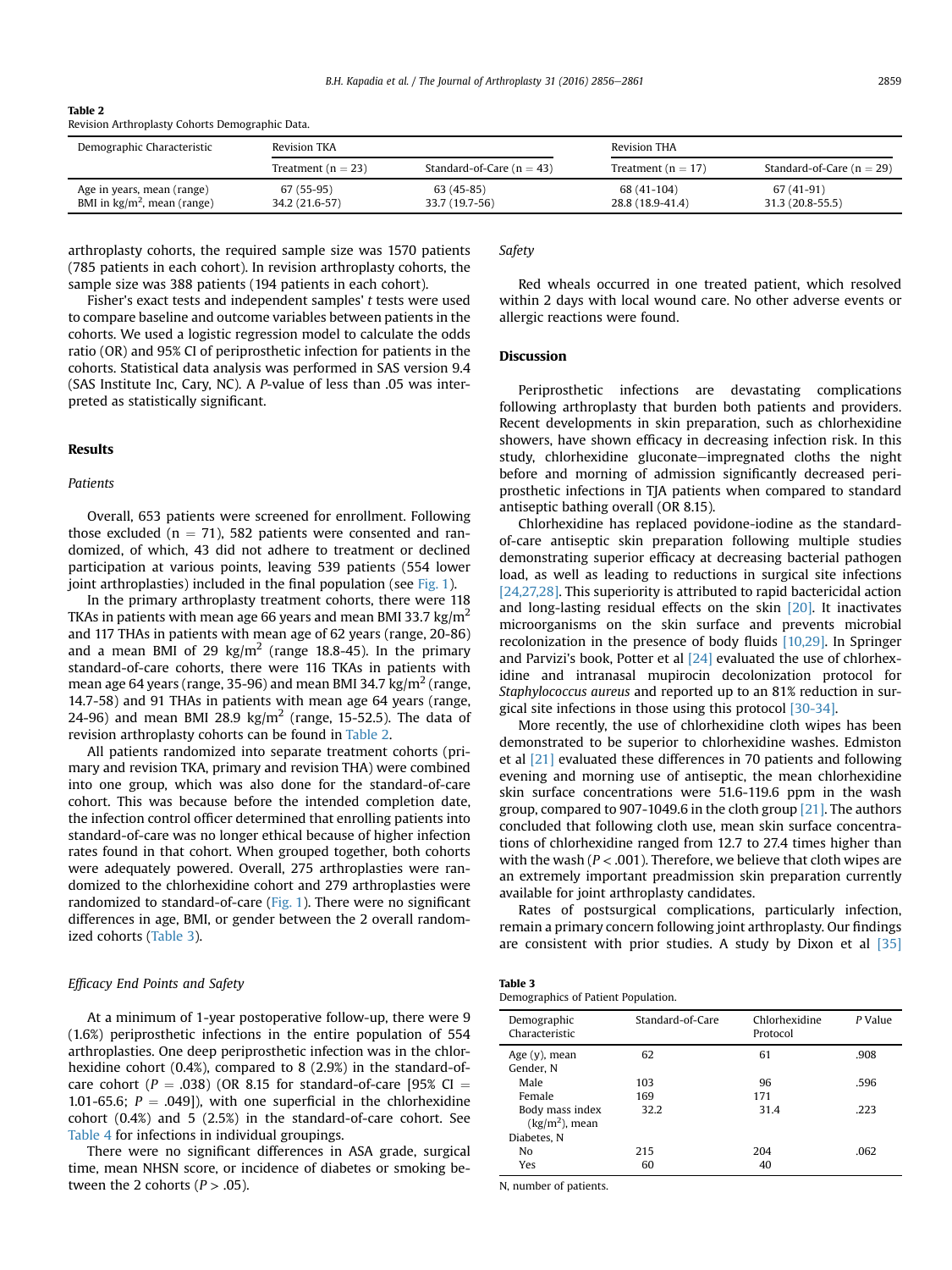#### <span id="page-4-0"></span>Table 4 Deep Periprosthetic Infections in Individual Cohorts.

| Cohort $(n)$      | Treatment $N$ $(\%)$ | Standard-of-Care N (%) | P Value |
|-------------------|----------------------|------------------------|---------|
| Overall (554)     | $1(0.4\%)$           | 8(2.9%)                | .049    |
| Primary THA (208) | 0(0%)                | 1(1%)                  |         |
| Primary TKA (234) | 0(0%)                | 2(1.7%)                |         |
| Revision THA (46) | 0(0%)                | 2(6.9%)                |         |
| Revision TKA (66) | 1(4.3%)              | 3(7%)                  |         |

N, number of patients; THA, total hip arthroplasty; TKA, total knee arthroplasty.

demonstrated a 74% reduction in infection rates for surgical intensive care unit patients ( $n = 144$ ) receiving chlorhexidine cloth application before undergoing central line placement. In addition, further studies have shown a 50% reduction in surgical patients  $(n = 727)$  using chlorhexidine cloths before admission [19] and a 60% reduction in blood stream infections in 391 intensive care patients [\[36,37\]](#page-5-0). Zywiel et al [\[38\]](#page-5-0) studied 912 knee arthroplasties and found that preadmission chlorhexidine cloth use was associated with a decreased risk of periprosthetic infection when compared to patients who had standard perioperative preparation  $(0\% - 3\%)$  [19]. A study by Kapadia et al [\[39\]](#page-5-0) on 2458 THAs demonstrated that cutaneous chlorhexidine cloths in THAs led to a significantly lower infection incidence than no use (0.5 vs 1.7%;  $P <$ .05).

In addition, the introduction of a preoperative chlorhexidine cloth preparation protocol may result in overall health care cost savings. Kapadia et al  $[40]$  noted that cost benefit of using chlorhexidine in their institution was a net savings of 2.1 million dollars per 1000 knee arthroplasty patients. The authors noted an annual estimated national health care savings ranging between 0.78 and 3.18 billion dollars, based on infection rates reported by the author and the National Health Safety Network. Such savings are imperative for both surgeons and hospitals, who aim to reduce costs associated with arthroplasty.

We acknowledge that there are several limitations of our study. Due to early termination because of ethical considerations, our sample size was smaller than originally intended. Although we achieved statistical power when combining groups, we were unable to achieve the anticipated statistical power for the individual 8 cohorts due to small sample sizes. Nevertheless, we demonstrated an overall important statistical difference. Despite our best efforts to monitor and enforce compliance with the chlorhexidine protocol, we acknowledge that some patients may have deviated from the specified and proper use of the cloths. The strengths of our study included the randomized, double-blinded, controlled design and multiple levels of patient compliance monitoring. To our knowledge, this is the largest and most comprehensive study of the use of chlorhexidine cloths for any orthopedic procedure to date.

In conclusion, the use of chlorhexidine cloths decreased periprosthetic infections following TJA compared to antiseptic bathing. We believe that these cloths warrant further consideration as the standard-of-care skin preparation for joint arthroplasty. Continued study is needed to further define the efficacy of these associations according to surgical site and surgery type.

#### Acknowledgments

The company had the opportunity to review and provide comments before manuscript submission; however, they had no role in study design; in the collection, analysis, and interpretation of data; in the writing of the report; or in the decision to submit the article for publication.

#### References

- 1. [National Nosocomial Infections Surveillance \(NNIS\) system report, data sum](http://refhub.elsevier.com/S0883-5403(16)30222-4/sref1)[mary from January 1992 through June 2004, issued October 2004. Am J Infect](http://refhub.elsevier.com/S0883-5403(16)30222-4/sref1) [Control 2004;32\(8\):470](http://refhub.elsevier.com/S0883-5403(16)30222-4/sref1).
- 2. [Maoz G, Phillips M, Bosco J, et al. The Otto Aufranc Award: modi](http://refhub.elsevier.com/S0883-5403(16)30222-4/sref2)fiable versus nonmodifi[able risk factors for infection after hip arthroplasty. Clin Orthop Relat](http://refhub.elsevier.com/S0883-5403(16)30222-4/sref2) [Res 2015;473\(2\):453](http://refhub.elsevier.com/S0883-5403(16)30222-4/sref2).
- 3. [Tsung JD, Rohrsheim JA, Whitehouse SL, et al. Management of peri](http://refhub.elsevier.com/S0883-5403(16)30222-4/sref3)[prosthetic joint infection after total hip arthroplasty using a custom made](http://refhub.elsevier.com/S0883-5403(16)30222-4/sref3) [articulating spacer \(CUMARS\); the Exeter experience. J Arthroplasty](http://refhub.elsevier.com/S0883-5403(16)30222-4/sref3) [2014;29\(9\):1813.](http://refhub.elsevier.com/S0883-5403(16)30222-4/sref3)
- 4. [Bozic KJ, Grosso LM, Lin Z, et al. Variation in hospital-level risk-standardized](http://refhub.elsevier.com/S0883-5403(16)30222-4/sref4) [complication rates following elective primary total hip and knee arthroplasty.](http://refhub.elsevier.com/S0883-5403(16)30222-4/sref4) [J Bone Joint Surg Am 2014;96\(8\):640.](http://refhub.elsevier.com/S0883-5403(16)30222-4/sref4)
- 5. [Frank RM, Cross MB, Della Valle CJ. Periprosthetic joint infection: modern as](http://refhub.elsevier.com/S0883-5403(16)30222-4/sref5)ects of prevention, diagnosis, and treatment. J Knee Surg 2015;28(2):105.
- 6. [Liu C, Kakis A, Nichols A, et al. Targeted use of vancomycin as perioperative](http://refhub.elsevier.com/S0883-5403(16)30222-4/sref6) [prophylaxis reduces periprosthetic joint infection in revision TKA. Clin Orthop](http://refhub.elsevier.com/S0883-5403(16)30222-4/sref6) [Relat Res 2014;472\(1\):227.](http://refhub.elsevier.com/S0883-5403(16)30222-4/sref6)
- 7. [Jakobsson J, Perlkvist A, Wann-Hansson C. Searching for evidence regarding](http://refhub.elsevier.com/S0883-5403(16)30222-4/sref7) [using preoperative disinfection showers to prevent surgical site infections: a](http://refhub.elsevier.com/S0883-5403(16)30222-4/sref7) [systematic review. Worldviews Evid Based Nurs 2011;8\(3\):143](http://refhub.elsevier.com/S0883-5403(16)30222-4/sref7).
- 8. [Parvizi J, Pawasarat IM, Azzam KA, et al. Periprosthetic joint infection: the](http://refhub.elsevier.com/S0883-5403(16)30222-4/sref8) [economic impact of methicillin-resistant infections. J Arthroplasty 2010;25\(6](http://refhub.elsevier.com/S0883-5403(16)30222-4/sref8) [Suppl\):103](http://refhub.elsevier.com/S0883-5403(16)30222-4/sref8).
- 9. [Kurtz S, Ong K, Lau E, et al. Projections of primary and revision hip and knee](http://refhub.elsevier.com/S0883-5403(16)30222-4/sref9) [arthroplasty in the United States from 2005 to 2030. J Bone Joint Surg Am](http://refhub.elsevier.com/S0883-5403(16)30222-4/sref9) [2007;89\(4\):780.](http://refhub.elsevier.com/S0883-5403(16)30222-4/sref9)
- 10. [Darouiche RO, Wall Jr MJ, Itani KM, et al. Chlorhexidine-alcohol versus](http://refhub.elsevier.com/S0883-5403(16)30222-4/sref10) [povidone-iodine for surgical-site antisepsis. N Engl J Med 2010;362\(1\):18](http://refhub.elsevier.com/S0883-5403(16)30222-4/sref10).
- 11. [Borst M, Collier C, Miller D. Operating room surveillance: a new approach in](http://refhub.elsevier.com/S0883-5403(16)30222-4/sref11) [reducing hip and knee prosthetic wound infections. Am J Infect Control](http://refhub.elsevier.com/S0883-5403(16)30222-4/sref11) [1986;14\(4\):161.](http://refhub.elsevier.com/S0883-5403(16)30222-4/sref11)
- 12. [Evans RP. Current concepts for clean air and total joint arthroplasty: laminar](http://refhub.elsevier.com/S0883-5403(16)30222-4/sref12) airfl[ow and ultraviolet radiation: a systematic review. Clin Orthop Relat Res](http://refhub.elsevier.com/S0883-5403(16)30222-4/sref12) [2011;469\(4\):945.](http://refhub.elsevier.com/S0883-5403(16)30222-4/sref12)
- 13. [Ritter MA, Olberding EM, Malinzak RA. Ultraviolet lighting during orthopaedic](http://refhub.elsevier.com/S0883-5403(16)30222-4/sref13) [surgery and the rate of infection. J Bone Joint Surg Am 2007;89\(9\):1935.](http://refhub.elsevier.com/S0883-5403(16)30222-4/sref13)
- 14. [Song KH, Kang YM, Sin HY, et al. Outcome of cefazolin prophylaxis for total knee](http://refhub.elsevier.com/S0883-5403(16)30222-4/sref14) [arthroplasty at an institution with high prevalence of methicillin-resistant](http://refhub.elsevier.com/S0883-5403(16)30222-4/sref14) [Staphylococcus aureus infection. Int J Infect Dis 2011;15\(12\):e867.](http://refhub.elsevier.com/S0883-5403(16)30222-4/sref14)
- 15. [Kuyyakanond T, Quesnel LB. The mechanism of action of chlorhexidine. FEMS](http://refhub.elsevier.com/S0883-5403(16)30222-4/sref15) [Microbiol Lett 1992;100\(1-3\):211.](http://refhub.elsevier.com/S0883-5403(16)30222-4/sref15)
- 16. [Lipke VL, Hyott AS. Reducing surgical site infections by bundling multiple risk](http://refhub.elsevier.com/S0883-5403(16)30222-4/sref16) [reduction strategies and active surveillance. AORN J 2010;92\(3\):288](http://refhub.elsevier.com/S0883-5403(16)30222-4/sref16).
- 17. [Edmiston Jr CE, Okoli O, Graham MB, et al. Evidence for using chlorhexidine](http://refhub.elsevier.com/S0883-5403(16)30222-4/sref17) [gluconate preoperative cleansing to reduce the risk of surgical site infection.](http://refhub.elsevier.com/S0883-5403(16)30222-4/sref17) [AORN J 2010;92\(5\):509](http://refhub.elsevier.com/S0883-5403(16)30222-4/sref17).
- 18. [DeBaun B. Evaluation of the antimicrobial properties of an alcohol-free 2%](http://refhub.elsevier.com/S0883-5403(16)30222-4/sref18) [chlorhexidine gluconate solution. AORN J 2008;87\(5\):925](http://refhub.elsevier.com/S0883-5403(16)30222-4/sref18).
- 19. [Eiselt D. Presurgical skin preparation with a novel 2% chlorhexidine gluconate](http://refhub.elsevier.com/S0883-5403(16)30222-4/sref19) [cloth reduces rates of surgical site infection in orthopaedic surgical patients.](http://refhub.elsevier.com/S0883-5403(16)30222-4/sref19) [Orthop Nurs 2009;28\(3\):141.](http://refhub.elsevier.com/S0883-5403(16)30222-4/sref19)
- 20. [Jackson MM. Topical antiseptics in healthcare. Clin Lab Sci 2005;18\(3\):160](http://refhub.elsevier.com/S0883-5403(16)30222-4/sref20).
- 21. [Edmiston Jr CE, Krepel CJ, Seabrook GR, et al. Preoperative shower revisited: can](http://refhub.elsevier.com/S0883-5403(16)30222-4/sref21) [high topical antiseptic levels be achieved on the skin surface before surgical](http://refhub.elsevier.com/S0883-5403(16)30222-4/sref21) [admission? J Am Coll Surg 2008;207\(2\):233.](http://refhub.elsevier.com/S0883-5403(16)30222-4/sref21)
- 22. [Edmiston Jr CE, Seabrook GR, Johnson CP, et al. Comparative of a new and](http://refhub.elsevier.com/S0883-5403(16)30222-4/sref22) [innovative 2% chlorhexidine gluconate-impregnated cloth with 4% chlorhexi](http://refhub.elsevier.com/S0883-5403(16)30222-4/sref22)[dine gluconate as topical antiseptic for preparation of the skin prior to surgery.](http://refhub.elsevier.com/S0883-5403(16)30222-4/sref22) [Am J Infect Control 2007;35\(2\):89.](http://refhub.elsevier.com/S0883-5403(16)30222-4/sref22)
- 23. Prevention CfDCa. Surgical Site Infection (SSI) Event. 2015. [http://www.cdc.gov/](http://www.cdc.gov/nhsn/pdfs/pscmanual/9pscssicurrent.pdf) [nhsn/pdfs/pscmanual/9pscssicurrent.pdf](http://www.cdc.gov/nhsn/pdfs/pscmanual/9pscssicurrent.pdf) [accessed 21.06.16].
- 24. [Potter GRNMT. Prevention of periprosthetic joint infection. In: Springer BPJ,](http://refhub.elsevier.com/S0883-5403(16)30222-4/sref24) [editor. Periprosthetic Joint Infection of the Hip and Knee, Vol. 41. New York:](http://refhub.elsevier.com/S0883-5403(16)30222-4/sref24) [Springer; 2014](http://refhub.elsevier.com/S0883-5403(16)30222-4/sref24).
- 25. [Saklad M. Grading of patients for surgical procedures. Anesthesiology 1941;2:](http://refhub.elsevier.com/S0883-5403(16)30222-4/sref25) [281.](http://refhub.elsevier.com/S0883-5403(16)30222-4/sref25)
- 26. [Horan TC, Andrus M, Dudeck MA. CDC/NHSN surveillance de](http://refhub.elsevier.com/S0883-5403(16)30222-4/sref26)finition of health [care-associated infection and criteria for speci](http://refhub.elsevier.com/S0883-5403(16)30222-4/sref26)fic types of infections in the acute [care setting. Am J Infect Control 2008;36\(5\):309.](http://refhub.elsevier.com/S0883-5403(16)30222-4/sref26)
- 27. [Mimoz O, Villeminey S, Ragot S, et al. Chlorhexidine-based antiseptic solution](http://refhub.elsevier.com/S0883-5403(16)30222-4/sref27) [vs alcohol-based povidone-iodine for central venous catheter care. Arch Intern](http://refhub.elsevier.com/S0883-5403(16)30222-4/sref27) [Med 2007;167\(19\):2066](http://refhub.elsevier.com/S0883-5403(16)30222-4/sref27).
- 28. [Humar A, Ostromecki A, Direnfeld J, et al. Prospective randomized trial of 10%](http://refhub.elsevier.com/S0883-5403(16)30222-4/sref28) [povidone-iodine versus 0.5% tincture of chlorhexidine as cutaneous antisepsis](http://refhub.elsevier.com/S0883-5403(16)30222-4/sref28) [for prevention of central venous catheter infection. Clin Infect Dis 2000;31\(4\):](http://refhub.elsevier.com/S0883-5403(16)30222-4/sref28) [1001.](http://refhub.elsevier.com/S0883-5403(16)30222-4/sref28)
- 29. Paulson DS. Effi[cacy evaluation of a 4% chlorhexidine gluconate as a full-body](http://refhub.elsevier.com/S0883-5403(16)30222-4/sref29) [shower wash. Am J Infect Control 1993;21\(4\):205.](http://refhub.elsevier.com/S0883-5403(16)30222-4/sref29)
- 30. [Rao N, Cannella BA, Crossett LS, et al. Preoperative screening/decolonization for](http://refhub.elsevier.com/S0883-5403(16)30222-4/sref30) [Staphylococcus aureus to prevent orthopedic surgical site infection: prospective](http://refhub.elsevier.com/S0883-5403(16)30222-4/sref30) [cohort study with 2-year follow-up. J Arthroplasty 2011;26\(8\):1501.](http://refhub.elsevier.com/S0883-5403(16)30222-4/sref30)